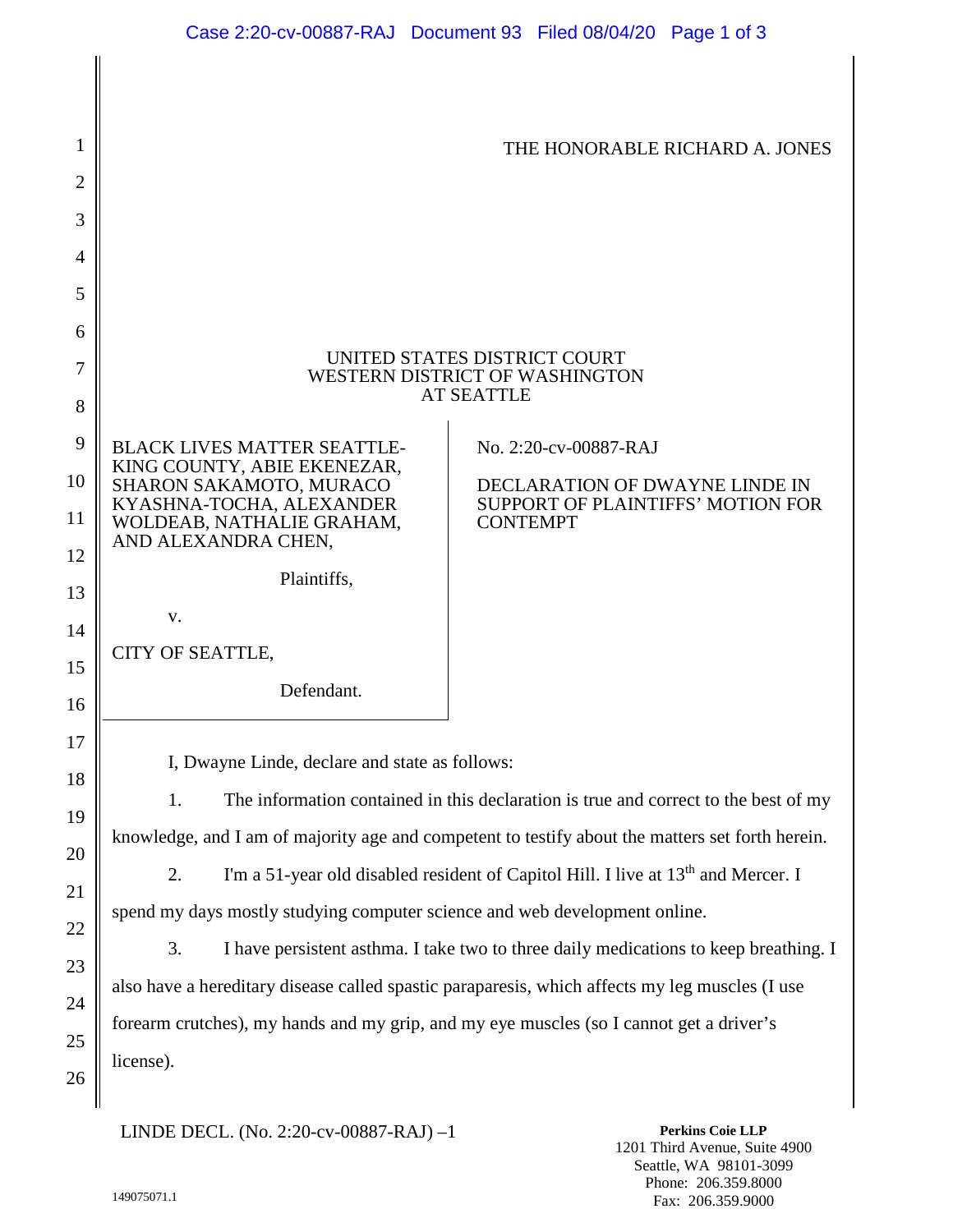4. I completely, 100% support the Black Lives Matter movement. But I have not been out protesting as much as I would like to because I am afraid that the police violence could kill me. The chemical weapons the Seattle Police Department has used against protesters could trigger a deadly asthma attack. I participated in a couple small, calm daytime protests in June, and made my own one-person protest in front of a police barricade one day. Instead of going out in the streets, I have tried to support the Black Lives Matter movement by donating to people of color providing supplies to protesters on the front lines.

5. I have now suffered hours-long asthma attacks several times in my home because of the huge volume of chemicals that the Seattle Police Department has released into the air after using chemical weapons against protesters in Capitol Hill—three times in early June and again on July 25, 2020.

6. My asthma is bad enough that I own several inhalers, a nebulizer, respirator masks, and I bought a gas mask last year during wildfire season. This summer, I had to buy a special filter for my respirator to try to filter out the chemicals from the Seattle Police Department's chemical weapons. The filter I had bought to filter out wildfire smoke doesn't filter out these chemicals.

7. Whenever there is a large protest planned, I keep an eye on livestreams and Twitter to find out whether the police are using chemical weapons nearby that could hurt me in my home.

8. Saturday, July 25, 2020 was my birthday. My asthma and spastic paraparesis make me at high risk for COVID-19, so this year I stayed home, celebrating my birthday with friends on Zoom.

9. Because I knew there was a large protest scheduled half a mile away, I kept an eye on livestreams and on Twitter. I saw some indications online that there were some chemical weapons being used near Pine and Broadway, but I thought that was far enough away that I didn't need to close my windows.

LINDE DECL. (No. 2:20-cv-00887-RAJ) –2

**Perkins Coie LLP** 1201 Third Avenue, Suite 4900 Seattle, WA 98101-3099 Phone: 206.359.8000 Fax: 206.359.9000

1